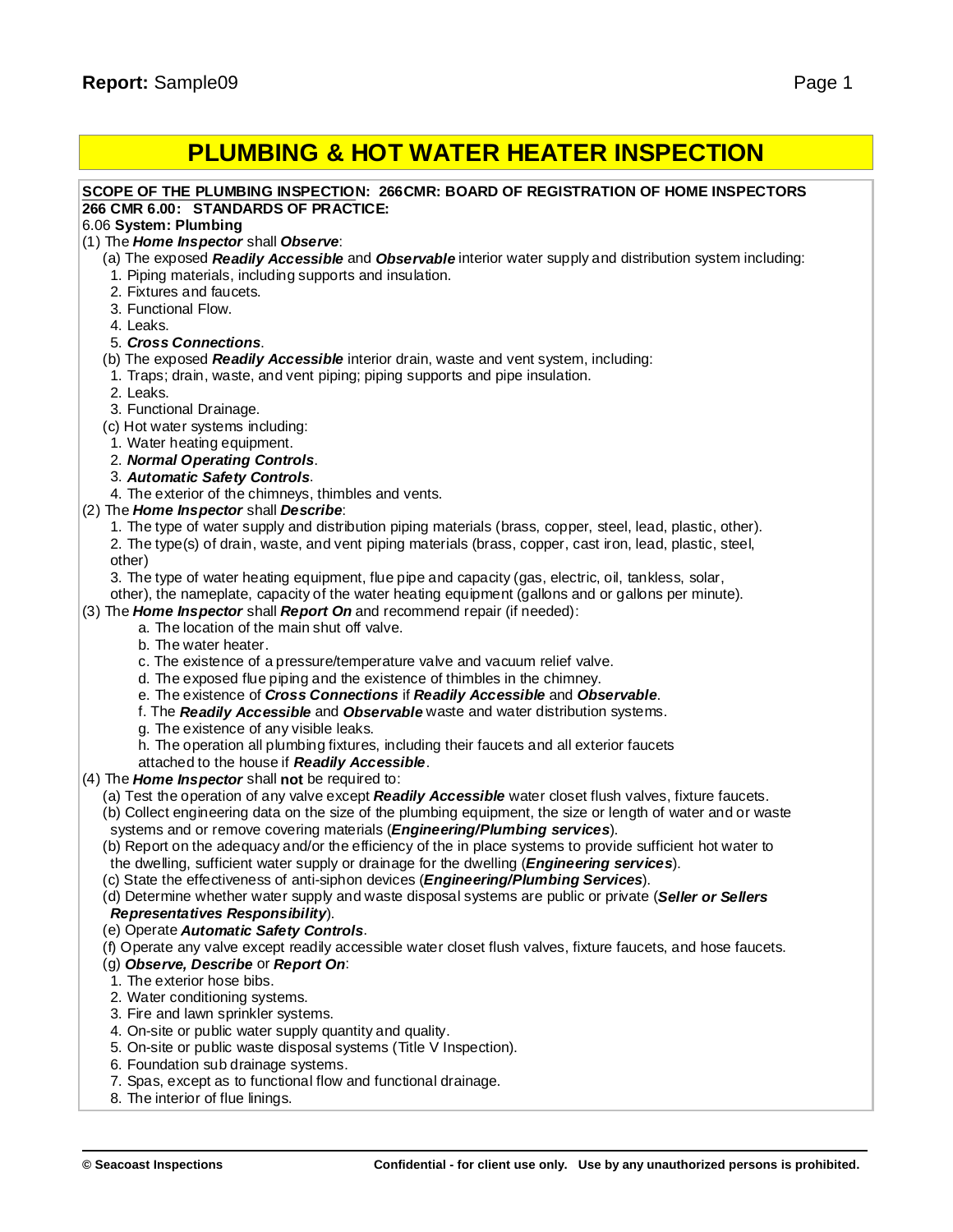- 9. Underground utilities, pipes, buried wires, or conduits (Dig Safe).
- 10. Automatic Controls.2
	- 2 *Home* and *Associate Home Inspectors* are prohibited from testing automatic controls with the noted exceptions of the arc and ground fault protective devices.

**DISCLAIMERS:** The following items are **EXCLUDED** from this report: underground pipes or pipes within walls, floors and finished ceilings, remaining life, solar systems, the effectiveness of antisiphon devices, determination of public versus private water supply and waste disposal systems, operation of automatic safety controls, operation of any valve except water closet flush valves, fixture faucets, and hose faucets. Also excluded are water conditioning systems, fire and lawn sprinkler systems, on-site water supply quantity and quality, on-site waste disposal systems, foundation irrigation systems, spas and central vacuum systems. The condition of walls behind appliances or floors under appliances is not determined since the units are not moved during this inspection.

**GENERAL COMMENTS:** A. Area public & private water supplies tend to have a high mineral content that is slightly corrosive to copper pipes, fittings, valves, boilers and hot water heaters. There is always a possibility of future leaks or blockages that did not exist at the time of inspection. You should inspect your plumbing system annually for greenish or whitish signs of corrosion and perform maintenance repairs as required. Expect future repair or replacement of faucet & toilet components through normal wear & tear. B. If your prospective older home has a remaining old steel service pipe, the future replacement will be your financial responsibility. The lifespan of old water service pipes is unpredictable but weak water pressure may be a telltale sign of needed age replacement. C. Be advised that the main shut-off valve was not tested during the inspection as they often can develop maintenance leaks or upset the owner. You should test the valve if you buy the home. D. Be advised that well pumps have an average life expectancy of 10-12 years. E. Be advised that new homes now have 3/4" dia. water lines across the basement and 1/2" dia. piping leading to each fixture. Older 1/2" piping systems or brass of steel water piping are candidates for age replacement. E. Older homes may not have local shut-off valves, P-shaped traps and re-vent connections. While appropriate for an older home, such old plumbing will have to undergo required major updating to comply with current codes during any kitchen or bathroom remodeling. F. Be advised that hot water heaters have a short 5-12 year lifespan depending on brand, budget for **eventual age replacement.** Set water temperature control no higher than 130 degrees F. max. at the faucets and 112 degrees F. max. at the shower heads to prevent scalding. G. Private waste disposal systems should be pumped out for general maintenance at least every three years to protect the leaching field. H. If your prospective new home has a "tankless coil" at the boiler for domestic hot water production, then updating the system by installing a modern "indirect water heater" is highly recommended to insure adequate hot water. I. **NOTICE: Homes built before 1987 are likely to have 50:50 lead / tin soldered joints in the copper water pipes**. Be advised that lead is a health hazard in high concentrations. There is a controversy that the old lead solder is not a problem as it has been coated by minerals within the pipes over the years that prevent the lead from leaching into the water. Be further advised that this argument may be correct but true lead content in the water supply is undetermined. If you have health concerns, then suggested options include: further testing of the solder for lead content, further testing of the water for lead content or replacement of all old lead soldered joints if present. J. If the home has a public sewage connection, then you should verify the disclosure with the local public waste disposal department. K. If the home has a private waste disposal system, then the owner is required to give you a copy of an 11-page Title 5 inspection report. Be advised that you may also hire your own Title 5 inspector to verify conditions prior to the close of escrow.

**Important Note:** Repairs attempted by untrained or unlicensed individuals to any plumbing component may result in malfunctions in the supply and waste piping or water leaks that can lead to hidden damage, including mold. It is recommended that any of the listed repairs or improvements below be performed by a licensed plumber. **I advise that you ask the owner / occupant about any known current or prior plumbing problems in the home.**

## **1. PROBABLE TYPE OF WATER SERVICE:**

**TYPE: WELL GENERAL EXPLANATION:** The home has a private well as a water supply and attached pump and holding tank equipment. **Be advised that if a well is present, the owner of the property (YOU) is responsible for the quality of the water.** The visible and accessible parts of the well and pump equipment were evaluated for condition and function as rated in this report. Water is tested at fixtures for functional flow only.

**DISCLAIMER / EXCLUSIONS: Well depth, seasonal flow rates, water quantity, adequacy of water supply and quality testing and future performance are**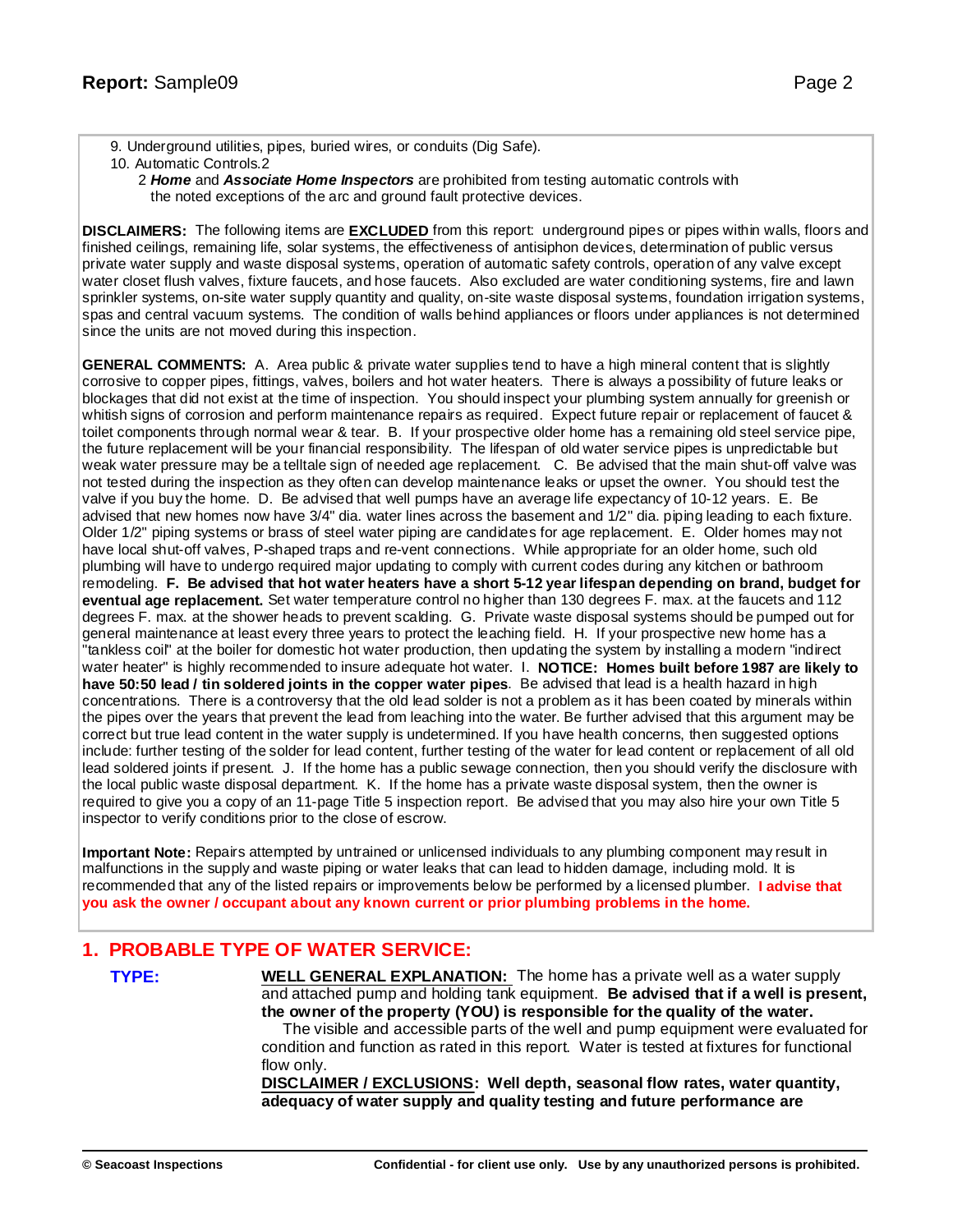### **undetermined and beyond the scope of this limited inspection. To determine the capacity, the well depth, static water level and recovery rate will have to be determined by a licensed contractor, as this is not within the scope of a home inspection limited by time and other constraints.**

The presence of a well should not dissuade you from purchasing the home, but you should understand its mechanical operation, past history of performance, anticipated service life, health implications and required maintenance.

Firstly, you should question the owner as the best source of information. Ask about the exact location of the well & waste disposal system to make sure that they are separated by a minimum 100 feet to prevent contamination. Ask about the depth of the well, the type & age of equipment, past performance, performance during drought conditions and what local well company is available to service the system. Ask when the water was last water quality tested and what the result were. Ask who services the well. Note: Well installers have been required to register a well and its specifications with the local board of health since 1974. The local board of health should have a copy of the well completion report that you can review. If the system has attached water filtration or softening equipment, its operation and maintenance should be reviewed with the owner.

### **NOTICE: TESTING FOR BACTERIAL AND CHEMICAL POLLUTANTS IS ADVISED PRIOR TO COMMITMENT AND ON AN ANNUAL BASIS TO PROTECT THE HEALTH OF THE OCCUPANTS.**

Note: Wells in this area (south of Boston) are prone to high mineral content (iron & manganese) levels and a slightly acidic ph, making the water hard and slightly corrosive to copper piping, boilers and water heaters. Analysis of the water may reveal the need for conditioning equipment.

### **How does the well work?**

Mechanically, when a faucet is turned on, water under pressure flows from the pressure tank. The pressure tank or holding tank is the equivalent of a city water tower. It has an air valve provided to re-charge the air pressure within the tank when needed, as the air charge is sometimes diminished through normal use. An instruction tag is usually posted at the air valve (75 psi is a normal rating). As the water in the holding tank is drained out, air within the tank expands until a small gray control box called the pressure switch, senses an average 20 psi differential within the tank. The pressure switch signals the pump to operate bringing more water from the well and recompressing the air within the holding tank. The pressure switch then signals the pump to turn off. When properly functioning, an attached water pressure gage will read a 20 psi differential as the pump cycles on and off. During the pump cycling, the water pressure should remain functional at three plumbing fixtures during simultaneous use. Any short cycling of the pump or pressure problems may indicate that repairs are needed.

Wells and well equipment can be configured in many different ways, but regardless of the type, all pumps and attached equipment represent mechanical devices subject to unpredictable maintenance repairs or age replacement. Most shallow well jet type pumps have a service life of 5-10 years depending on the chemical content of the water. Most deep well submersible pumps have a service life of 10-12 years depending of the chemical content of the water.

To prevent water problems, I recommend that you **purchase a service contract with a local well contractor.** In addition, I recommend that you monitor all well equipment for signs of corrosion, leaks and pressure or volume problems. Remember that the well pump and controls are mechanical appliances with an unpredictable design life - future breakdowns are inevitable. Notice: If the power is lost, the well equipment will not function. For that reason, a gasoline driven portable generator is advised for use during storm outages. You may wish to consult an electrician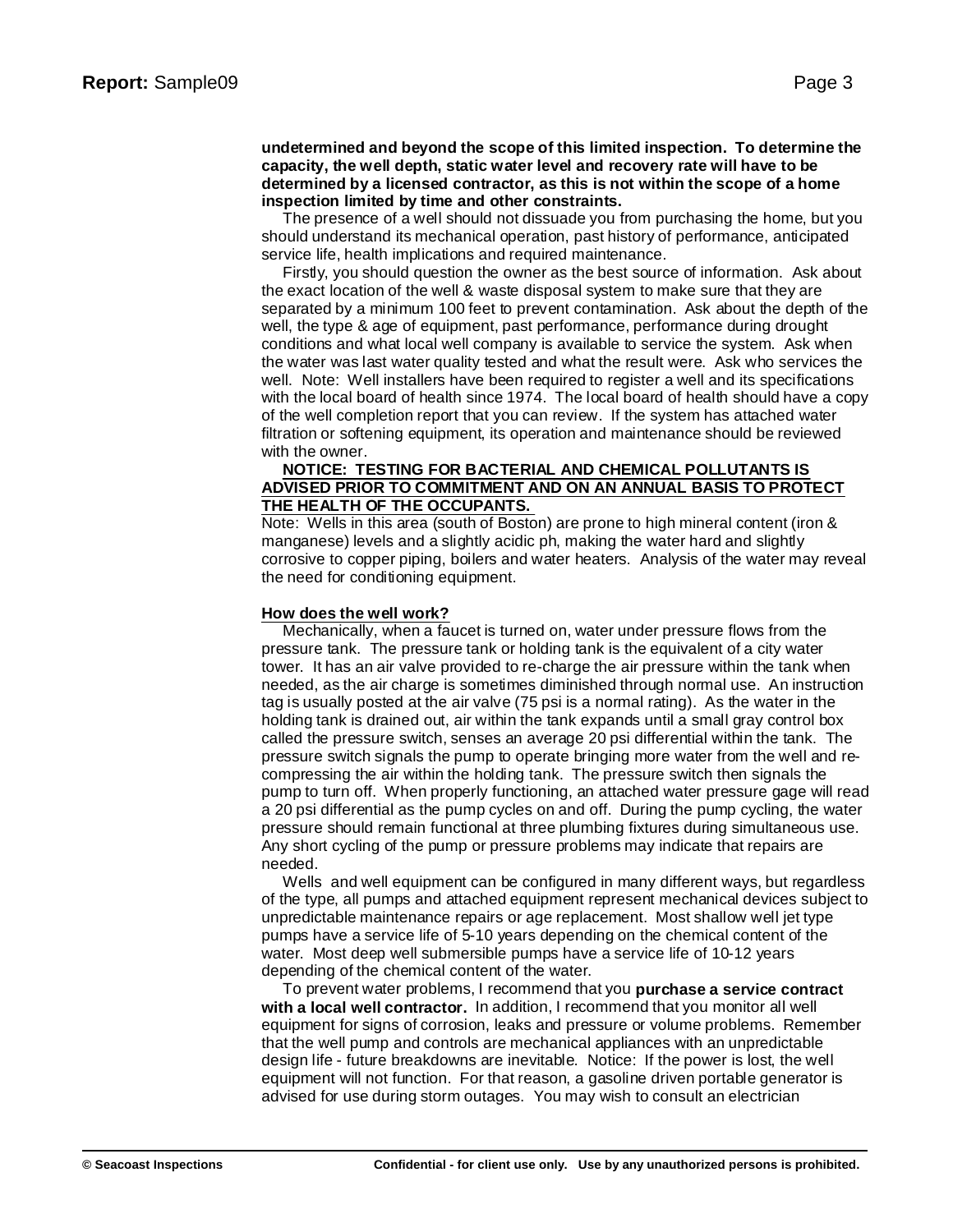regarding an optional generator installation.

More Information: **w[ww.des.state.nh.us/wseb](www.des.state.nh.us/wseb)** then select **"FACT SHEETS"**

**Recommendation: As the owner of a private well, four categories of annual water quality testing are advised:**

- **\* Radio chemistry**
- **\* Inorganic chemistry**
- **\* Organic chemistry**
- **\* Microbiology**

**Also, I advise that you sanitize the well annually.**

# **PRIVATE WELL EQUIPMENT &**

**CONDITION:** Observation: **SUBMERSIBLE PUMP EXPLANATION** - the water supply for this home is provided by a private well, and the well water is lifted to the home by a submersible pump.

> Analysis: As a general explanation, a submersible pump is a self-priming mechanical device that is physically suspended inside the well near the base of the shaft. Usually, the presence of a submersible pump indicates a well of greater depth as this type of pump has far greater lifting power than other shallow well pumps. The actual depth for which the pump is rated depends on its horsepower, the number of stages and the design of the appliance.

> The following is a description of the parts of the system from the well to the house: Inside the well shaft, a vertical pressure line lifts water upward from the pump to below the ground and then makes transition to a horizontal water supply pipe. The water supply pipe running from the well to the house is buried below the frost level to prevent freeze-ups and connects to the vertical pressure line with a pitless adapter below ground.

> Above ground is a round pipe or shaft protruding at least 12-24 inches above the ground and a watertight metal cap. The electrical power cable is located within a plastic raceway or conduit along side the well shaft and leading inside the well cap. Beneath the cap, the wires are spliced to allow disconnection should the pump require removal and maintenance.

Both the buried water supply pipe and the power cable run into the basement of the home (or other utility area), where they are connected to the pressure storage tank, pressure switch, power supply and finally the plumbing system inside the house.

The pressure storage tank contains air that is compressed by the water that is forced into it by the pump. The air under pressure forces the water out of the tank and through the pressure pipes to the fixtures when water is demanded. The pressure switch senses the air pressure within the storage tank and instructs the pump to cycle on & off by lifting more water from the well at set low and high limits.

A submersible pump represents current technology for a well system, but you must have realistic expectations regarding its performance and design life. As a mechanical device, its function can be impaired by normal wear & tear, minerals, sediment or other mechanical breakdown. The pump and other components will all need unpredictable future repair or replacement. (The exact service life of the pump is unpredictable but may be between 7-12 years)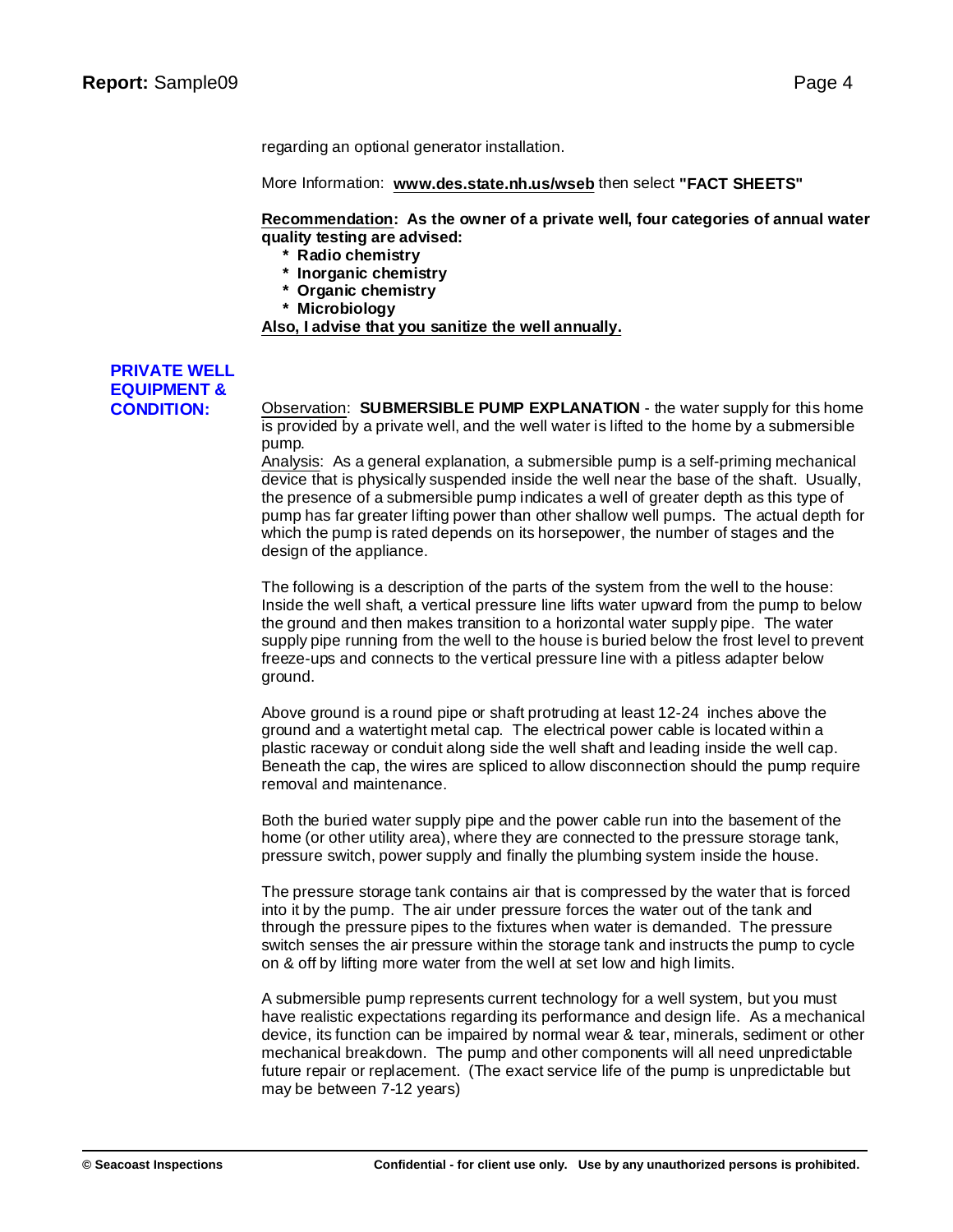Recommendation: As you must rely on the quality of the well water and the function of the pump, you should have the water tested annually and should secure a service contract with a local well equipment company. You should retain the services of a local well installer to service the well, pump, holding tank and pressure switch. Lastly, you should consider installing a generator to power the pump when electricity is lost. **Ask the owner the age of the pump NOW, prior to commitment.**

# **TYPE OF SERVICE/**

**SUPPLY PIPING:** Observation: The home has a modern plastic water (polyethylene) service pipe. Analysis: This is a desirable and corrosion resistant type of water service piping material that is now often used in place or copper.

**CONDITION:** FUNCTIONAL.

# **WATER SERVICE**

**PROBLEMS:** Observation: No visible problems observed where exposed and *readily accessible* at time of inspection.

**(DISCLAIMER: The condition of buried or concealed piping is undetermined.)**

## **2. MAIN VALVE:**

**LOCATION:** The main shut-off

valve is located next to the pressure tank in the basement.



# **CONDITION /**

**PROBLEMS: \* FUNCTIONAL** where *readily accessible* at time of inspection. NOTICE: Be advised that the main water shut-off valve was not tested during the home inspection and that its true operational condition is undetermined. The valve was not tested as the inspector would be liable for breakage, leakage or loss of water. Further investigation and testing are needed by YOU or by a plumber.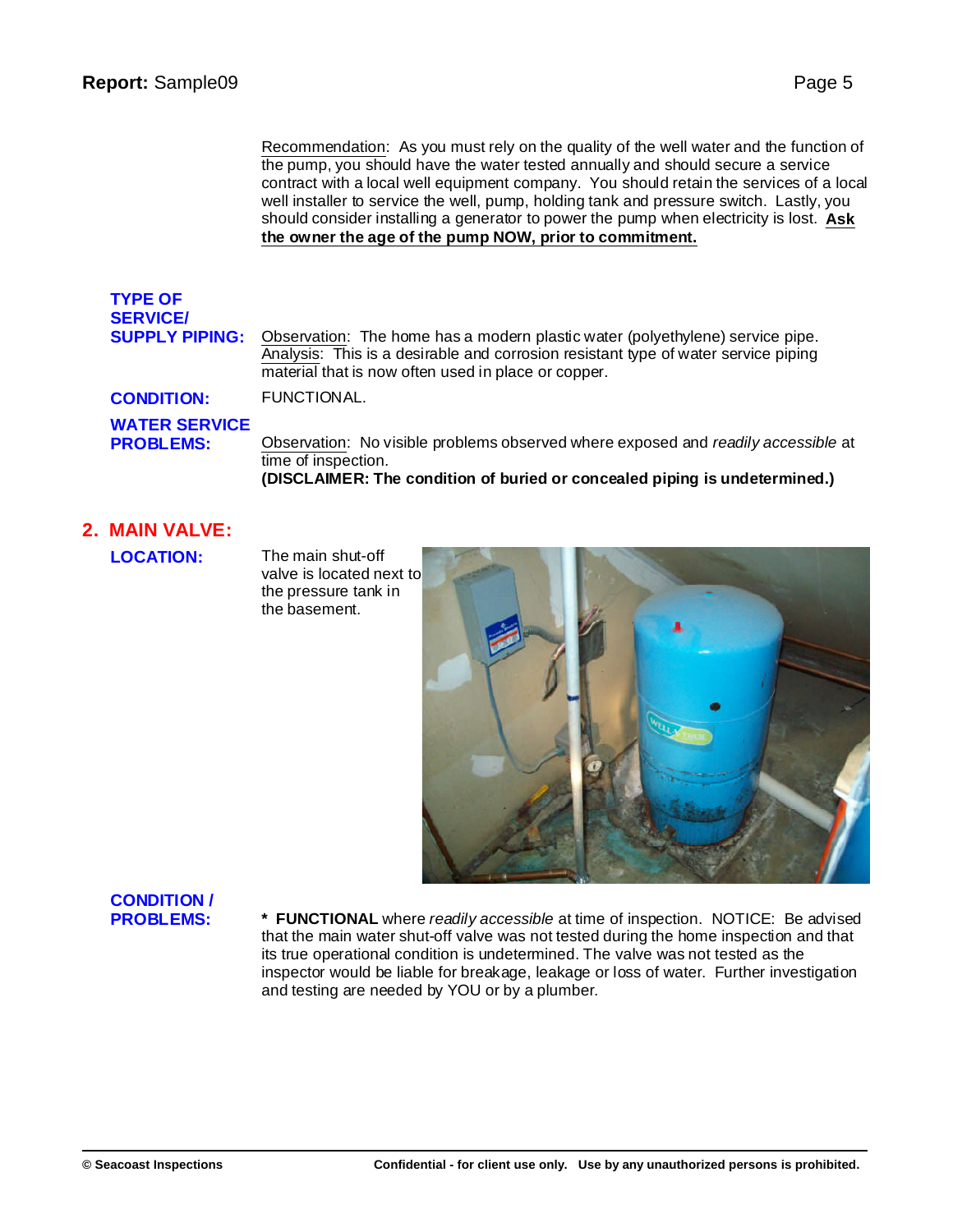## **3. INTERIOR PRESSURE PIPING:**

| 3. INTERIUR PRESSURE FIFING.                           |                                                                                                                                                                                                                                                                                                                                                                                                                                                                                                                                                                                                                                                                                                                                                                                                                                    |  |
|--------------------------------------------------------|------------------------------------------------------------------------------------------------------------------------------------------------------------------------------------------------------------------------------------------------------------------------------------------------------------------------------------------------------------------------------------------------------------------------------------------------------------------------------------------------------------------------------------------------------------------------------------------------------------------------------------------------------------------------------------------------------------------------------------------------------------------------------------------------------------------------------------|--|
| <b>TYPE OF</b><br><b>DISTRIBUTION</b><br><b>PIPING</b> |                                                                                                                                                                                                                                                                                                                                                                                                                                                                                                                                                                                                                                                                                                                                                                                                                                    |  |
| <b>MATERIAL/S:</b>                                     | Observation: The home has copper pressure piping as observed in the unfinished<br>spaces.<br>Analysis: Copper is a sign of modern pressure piping. However the copper piping will<br>still need to be monitored for corrosion and future maintenance repairs.                                                                                                                                                                                                                                                                                                                                                                                                                                                                                                                                                                      |  |
| <b>CONDITION:</b>                                      | * FUNCTIONAL where exposed and readily accessible at time of inspection.<br>(Note: The condition of piping concealed within walls or finished ceilings is<br>undetermined.)                                                                                                                                                                                                                                                                                                                                                                                                                                                                                                                                                                                                                                                        |  |
| <b>PRESSURE</b><br><b>PIPING</b><br><b>PROBLEMS:</b>   | Observation: No visible problems or leaks observed with the readily accessible<br>pressure piping at time of inspection. Water pressure was functional at the three<br>highest fixtures during simultaneous testing. Prior leaks had just been repaired.<br>Analysis: While no problems were observed at time of inspection, future leaks can<br>occur in any home. The condition of piping concealed within walls, floors and ceilings<br>is undetermined.<br>Recommendation: All plumbing systems should be monitored for wear and periodic<br>maintenance repairs.                                                                                                                                                                                                                                                              |  |
| <b>Are hot water</b><br>pipes insulated?               | Observation: Hot water pipes are not insulated.<br>Analysis: Heat loss will be excessive.<br>Recommendation: To reduce standby heat loss, you should install insulation on all<br>exposed hot water pipes. At your option, cold water pipes can be insulated to reduce<br>summer condensation problems.                                                                                                                                                                                                                                                                                                                                                                                                                                                                                                                            |  |
| <b>4. OUTSIDE FAUCETS:</b>                             |                                                                                                                                                                                                                                                                                                                                                                                                                                                                                                                                                                                                                                                                                                                                                                                                                                    |  |
| <b>Condition:</b>                                      | Observation: At time of inspection, the outside faucets and water pipes were drained<br>and shut-down for the winter. (Note: Home inspectors are not required to inspect<br>exterior faucets or hose bibs. Faucets are reported as a courtesy only, without<br>consideration.)<br>Analysis: As the faucets & pipes were shut-down to prevent freeze-ups, their true<br>operational condition is undetermined. Further investigation is needed.<br>Recommendation: Each outside faucet should be tested when seasonal temperature<br>permits.<br>(Note: Consider optional retirement of the old type faucets and upgrading to new<br>antifreeze, self-draining faucets with check valves. Such new valves will eliminate the<br>need for winter maintenance while better protecting the public water supply from<br>contamination.) |  |
| 5. DRAIN, WASTE & VENT PIPING (DWV):                   |                                                                                                                                                                                                                                                                                                                                                                                                                                                                                                                                                                                                                                                                                                                                                                                                                                    |  |
| <b>Types of DWV</b><br>materials visible:              | <b>Plastic.</b> (Note: Plastic piping is now the most common material used in DWV<br>piping.                                                                                                                                                                                                                                                                                                                                                                                                                                                                                                                                                                                                                                                                                                                                       |  |

For your knowledge, plastic waste pipes are a little more noisy but are much more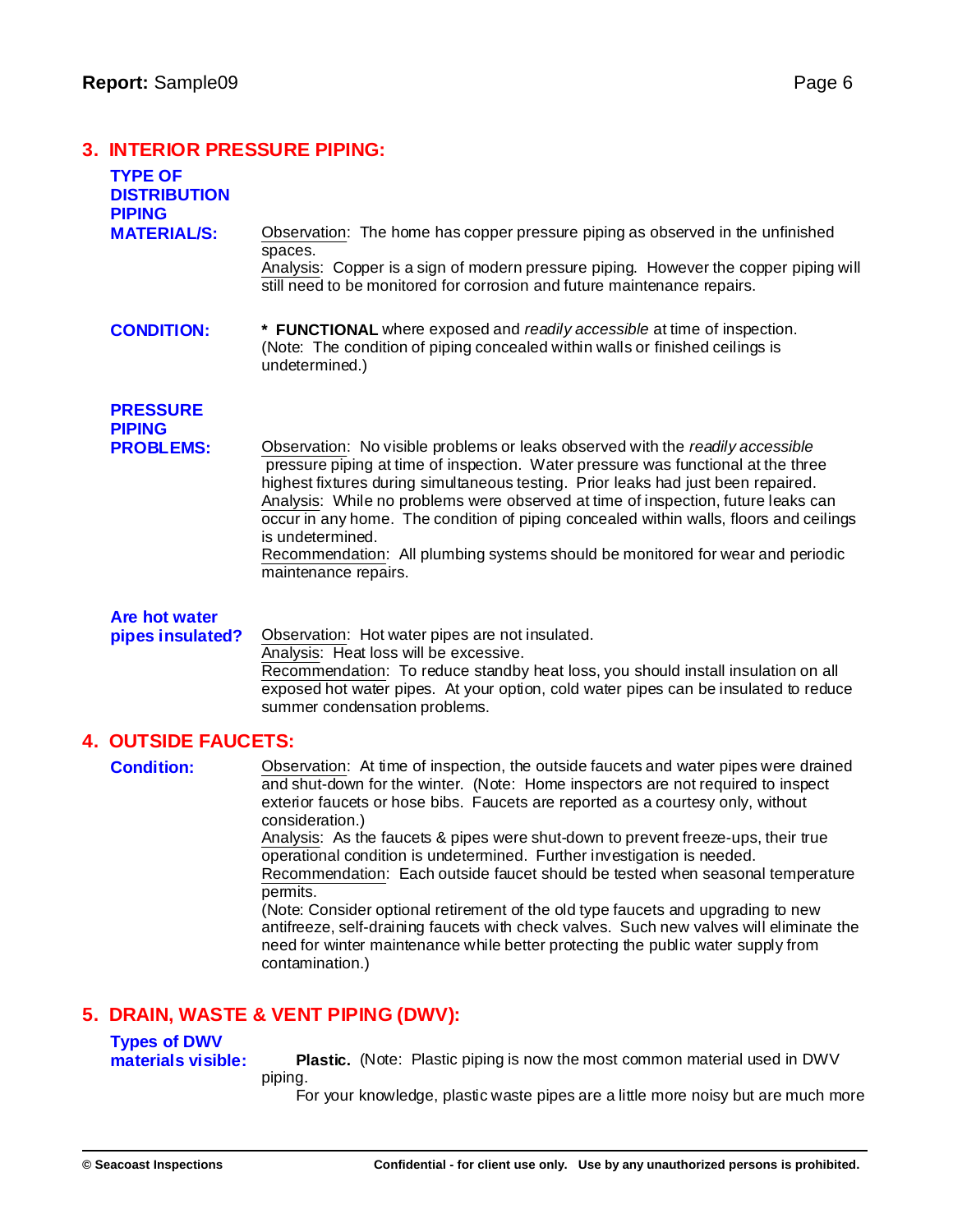corrosion resistant.)

**Condition: \* FUNCTIONAL.** Observation: No waste piping leaks observed as fixtures drained. Analysis: While *readily accessible* DWV piping appears functional at time of inspection, the condition of waste piping concealed by floors, walls and ceilings is undetermined. Recommendation: All plumbing systems must be monitored for maintenance repairs and parts replacement. **Drain, Waste or Vent piping problems:** Observation: No visible drain, waste or vent piping problems or support problems were

observed where *readily accessible* at time of inspection. Analysis: Be advised that future leaks can occur in any piping system. Recommendation: Plumbing systems should be monitored for needed maintenance repairs.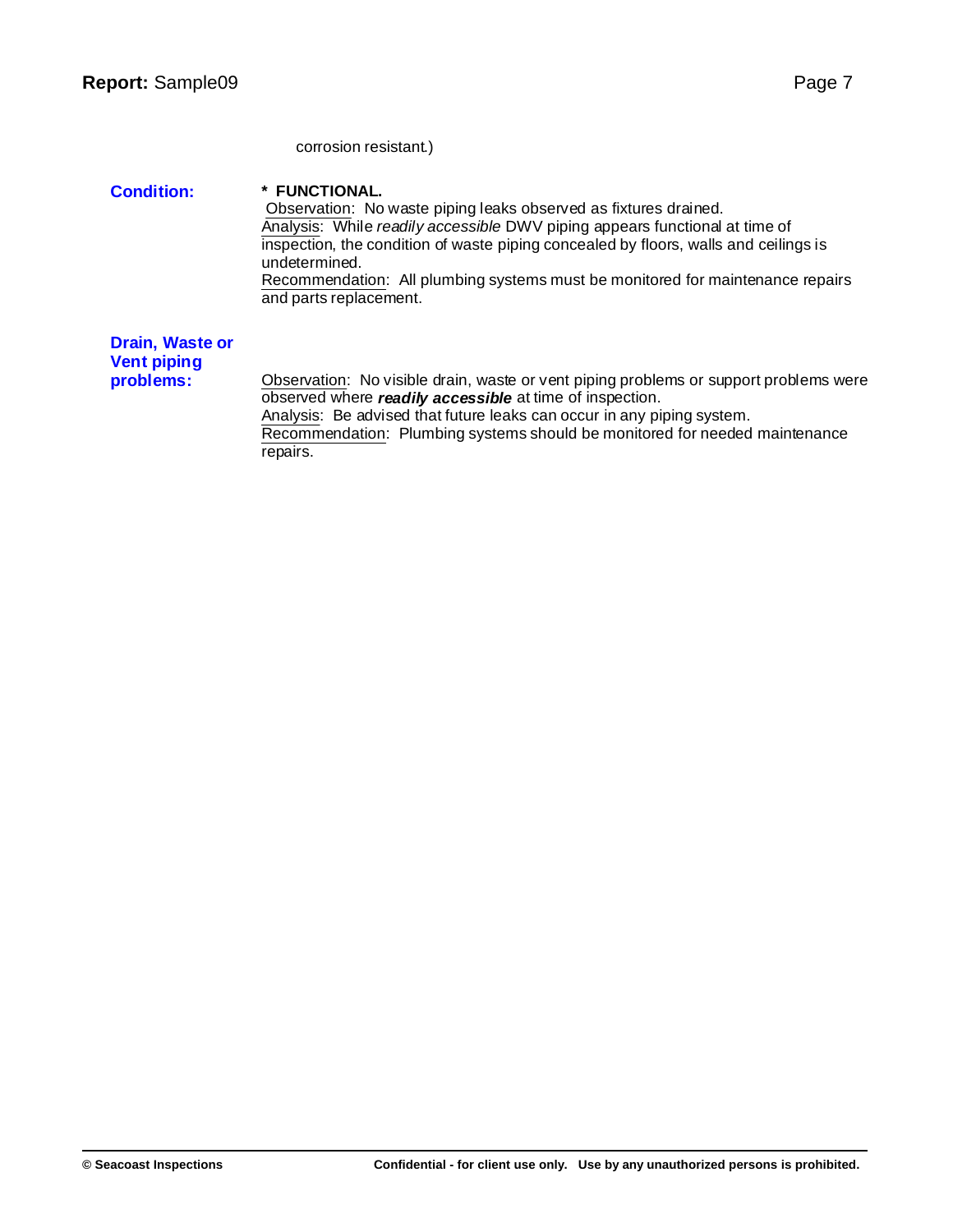## **6. HOT WATER SYSTEMS:**

**FUEL & TYPE OF**

**Observation:** The hot water is produced by a **COMPANION** storage tank attached to the heating boiler. (This is a modern state-of-theart type of hot water production.)



| <b>APPROXIMATE</b><br><b>CAPACITY:</b> | 40 gallons capacity.                                                                                                                                                                                                                                                                                                                                                                                                                                                                                                         |
|----------------------------------------|------------------------------------------------------------------------------------------------------------------------------------------------------------------------------------------------------------------------------------------------------------------------------------------------------------------------------------------------------------------------------------------------------------------------------------------------------------------------------------------------------------------------------|
| <b>Approximate age:</b>                | Observation: The age of the water heater is unknown.<br>Analysis: Be advised that a hot water heater has a relatively short design life. Knowing<br>the age would be helpful for future budgeting as water heaters have a short 5-10 year<br>design life.<br>Recommendation: Further research advised. Ask the owner how old the water heater<br>is.                                                                                                                                                                         |
| <b>CONDITION /</b><br><b>PROBLEMS:</b> | * <b>FUNCTIONAL.</b> Hot water was available at each fixture serviced. The required<br>automatic safety devices (shut-off valve, temperature/pressure relief valve and vacuum<br>relief valve) are present and appear visually <b>FUNCTIONAL</b> as designed to protect the<br>hot water systems & components from excessively high or low pressures &<br>temperatures, excessive electrical current, loss of water, loss of ignition, fuel leaks, fire,<br>freezing, or other unsafe conditions. (Controls are NOT tested.) |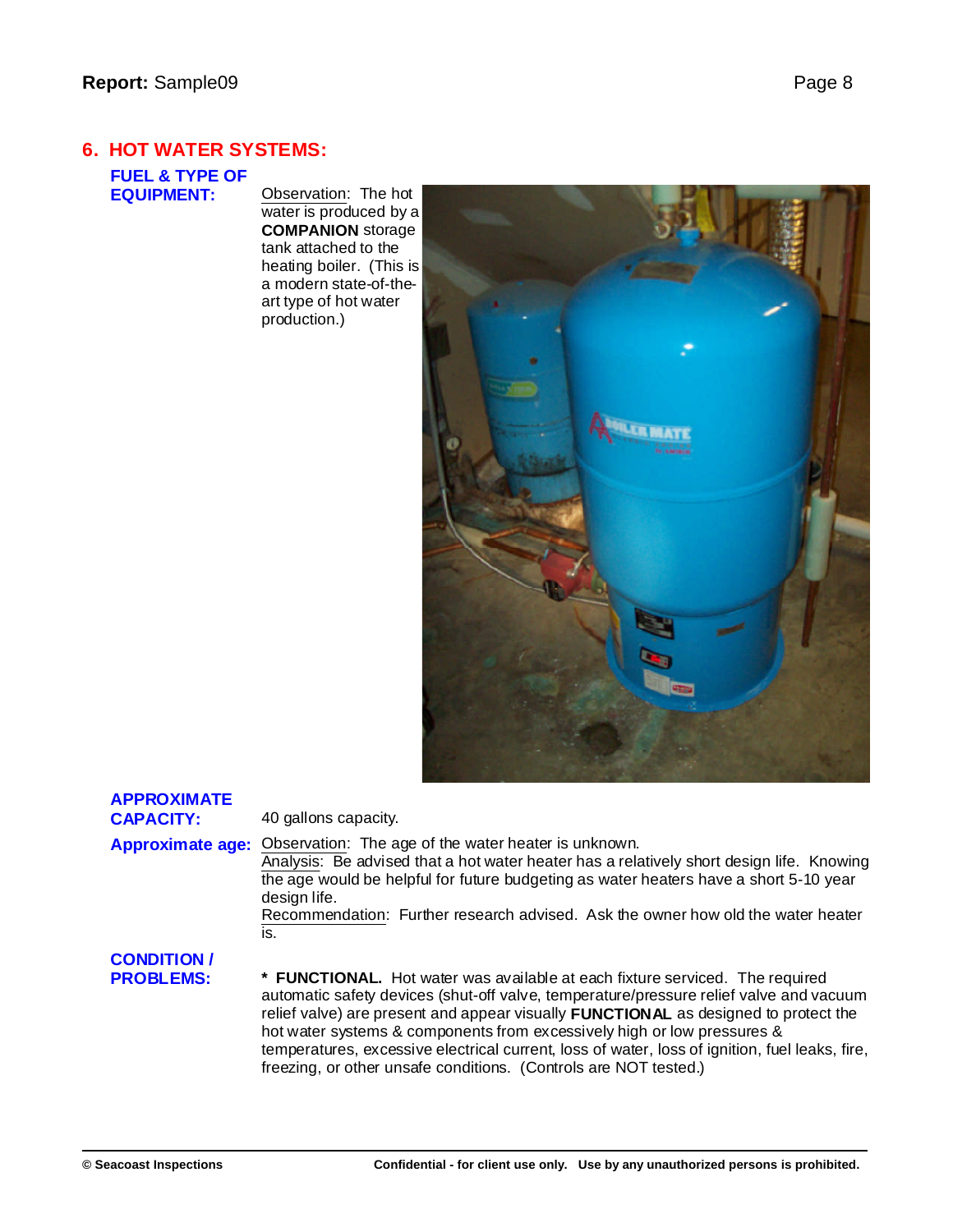**EXTERIOR OF THE CHIMNEY, THIMBLES AND VENTS:** Not applicable, this type of water heating appliance does not require venting.

## **7. SECONDARY FIXTURES:**

**Type & condition:** Observation: No secondary fixtures present. Toilet, tub / shower & sink fixtures will be evaluated under kitchen and bathroom headings.

## **8. LAUNDRY FACILITIES:**

**TYPES:** Washer hook-ups are present. Hook-ups are present for an electric dryer.

### **CONDITION / PROBLEMS:**



Observation: Laundry facilities are **FUNCTIONAL** with exceptions noted:

Observation: While previously allowed, the receptacle provided for the electric dryer is an older style with three holes for a 3 prong plug that does not provide modern grounding.

Analysis: Be advised that the dryer circuits in new homes must now be wired with a four wire conductor cable feeding a four hole outlet to mate with a four prong dryer plug for added grounding safety. The receptacle must have four holes and the dryer cord (pigtail) must have four prongs to mate properly.

Recommendation: For safety, I advise that you hire an electrician to upgrade the dryer circuit wire, the dryer outlet and the appliance cord for modern grounding safety. Web Resource: <[http://ww](http://www.homewiringandmore.com/switchoutlet/dryer/dryer.html>)[w.homewiringandmore.com/switchoutlet/dryer/dryer.html>](www.homewiringandmore.com/switchoutlet/dryer/dryer.html>)

Observation: The washing machine is installed level with or above living space and a protective safe pan is missing beneath the appliance.

Analysis: Without a safe pan under the washing machine, there is a potential for interior water damage if leakage occurs.

Recommendation: The installation of a safe pan with a drain is advised. Consult a plumber.

Web Resource: [http://w](http://www.floodsaver.com/Resources/BROCHURE.pdf)[ww.floodsaver.com/Resources/BROCHURE.pdf](www.floodsaver.com/Resources/BROCHURE.pdf)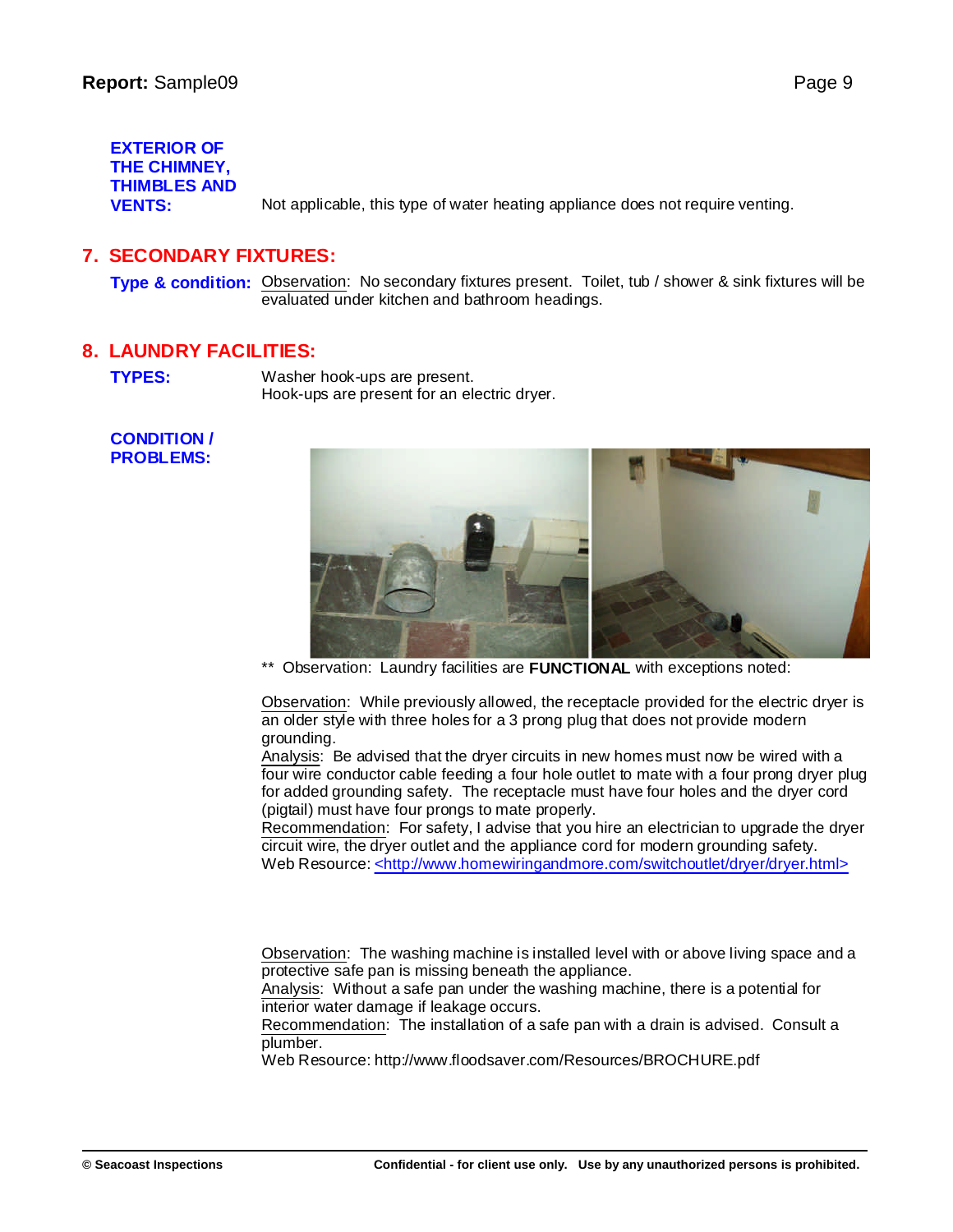## **9. SIGNS OF VISIBLE LEAKS: (DISCLAIMER: The condition of concealed piping is undetermined.)**

**CONDITIONS:** Observation: No active pressure piping, waste piping or gas piping leaks were visible where *readily accessible* at time of inspection. Analysis: All piping systems are subject to varying rates of age deterioration. The

condition of concealed piping is undetermined.

Recommendation: You should monitor each piping system for future maintenance repairs.

| <b>ANY SIGNS OF</b> |
|---------------------|
| <b>SUBSTANDARD</b>  |
| <b>WORKMANSHIP</b>  |
| <b>OR CROSS</b>     |
| <b>CONNECTION?</b>  |

**Observation: No signs of amateur workmanship or cross connections were visible** where *readily accessible* at time of inspection.

## **10. WATER FLOW & DRAINAGE:**

- **WATER FLOW: \*** Observation: The water flow was **FUNCTIONAL** at all fixtures and during simultaneous testing of the three highest fixtures. Water pressure varies widely. On a well system, the normal pressure is 20 to 60 psi, with a delta pressure of approximately 20 psi. The delta is determined by the pressure difference between when the pump comes on and when it is switched off again. City water pressure is normally 40 to 60 psi.
- **DRAINAGE: \* FUNCTIONAL.** Observation: The drainage was functional at time of inspection at all accessible plumbing fixtures. (Note: The evaluation of appliance drainage is beyond the scope of this limited home inspection.)

## **11. WERE ALL FIXTURES AND FAUCETS OPERATED?**

YES. All *readily accessible* fixtures and faucets were operated by the inspector.

## **12. OVER-ALL CONDITION / RECOMMENDATIONS:**

## **Plumbing system**

**summary:** In my opinion, where *readily accessible*, the plumbing system appears to be in an overall **FUNCTIONAL** condition. No critical repairs were observed at time of inspection. Nevertheless, all home owners must monitor their plumbing system for needed maintenance repairs as local water quality can be corrosive to copper piping, fittings, valves, boilers & hot water heaters.

> **SPRINKLER SYSTEM DISCLAIMER:** The home has a commercial grade sprinkler system for fire prevention installed in the home. This is not inspected and is excluded in this report. I would recommend you take the number off the control box and call the installation company to come inspect and test the system to make sure it is operational. There are some dry water stains that are located at both sprinkler heads and appear to run along sprinkler lines. Further investigation is needed.

Observation: The home has a central vacuum system.I did not see an actual central vac unit in the basement.

Analysis: **DISCLAIMER - while I consider this system to be a positive feature in**